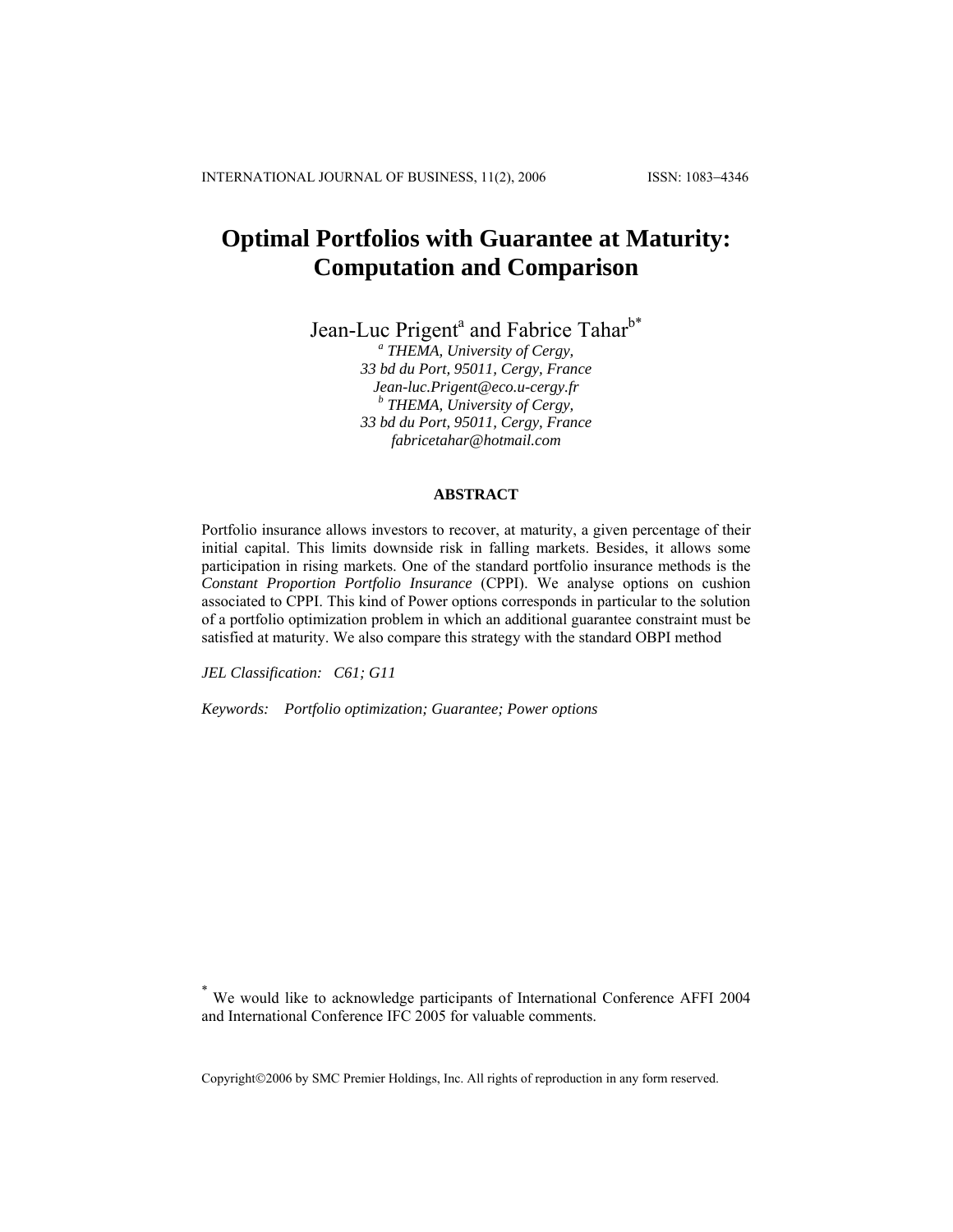## **I. INTRODUCTION**

Portfolio insurance is designed to give the investor the ability to limit downside risk while allowing some participation in upside markets. Such methods allow investors to recover, at maturity, a given percentage of their initial capital, in particular in falling markets. There exist various portfolio insurance models, among them the *Option Based Portfolio Insurance* (OBPI) and the *Constant Proportion Portfolio Insurance* (CPPI).

The OBPI, introduced by Leland and Rubinstein (1976), consists in a portfolio invested in a risky asset S (usually a financial index such as the S&P) covered by a listed put written on it. Whatever the value of S at the terminal date T, the portfolio value will be always greater than the strike K of the put. At first glance, the goal of the OBPI method is to guarantee a fixed amount only at the terminal date. In fact, as recalled and analyzed in this paper, the OBPI method allows to get a portfolio insurance at any time. Nevertheless, the European put with suitable strike and maturity may be not available on the market. Hence it must be synthesized by a dynamic replicating portfolio invested in a riskfree asset (for instance, T-bills) and in the risky asset.

The CPPI was introduced by Perold (1986) (see also Perold and Sharpe (1988)) for fixed-income instruments and Black and Jones (1987) for equity instruments. This method uses a simplified strategy to allocate assets dynamically over time. The investor starts by setting a floor equal to the lowest acceptable value of the portfolio. Then, he computes the cushion as the excess of the portfolio value over the floor and determines the amount allocated to the risky asset by multiplying the cushion by a predetermined multiple. Both the floor and the multiple are functions of the investor's risk tolerance and are exogenous to the model. The total amount allocated to the risky asset is known as the exposure. The remaining funds are invested in the reserve asset, usually T-bills.

The higher the multiple, the more the investor will participate in a sustained increase in stock prices. Nevertheless, the higher the multiple, the faster the portfolio will approach the floor when there is a sustained decrease in stock prices. As the cushion approaches zero, exposure approaches zero too. In continuous time, this keeps portfolio value from falling below the floor. Portfolio value will fall below the floor only when there is a very sharp drop in the market before the investor has a chance to trade.

The present paper analyses the properties of options defined on the cushion. In a first section, a generalized OBPI method is introduced, based on utility risk aversion. In a second section, we analyse the dynamic properties of such insured portfolio.<sup>1</sup> Finally, we provide simulations to better illustrate the properties of this portfolio.

#### **II. GENERALIZED OBPI**

One of the main problems that we encounter in financial portfolio optimisation is the following: Which strategy is optimal for given investor's risk aversion and guarantee level?

Many previous studies on portfolio optimisation generally consider an investor who wants to maximise the expected utility of his wealth at maturity (see for example Cox and Huang (1989)). El Karoui, Jeanblanc and Lacoste (2005) show that, under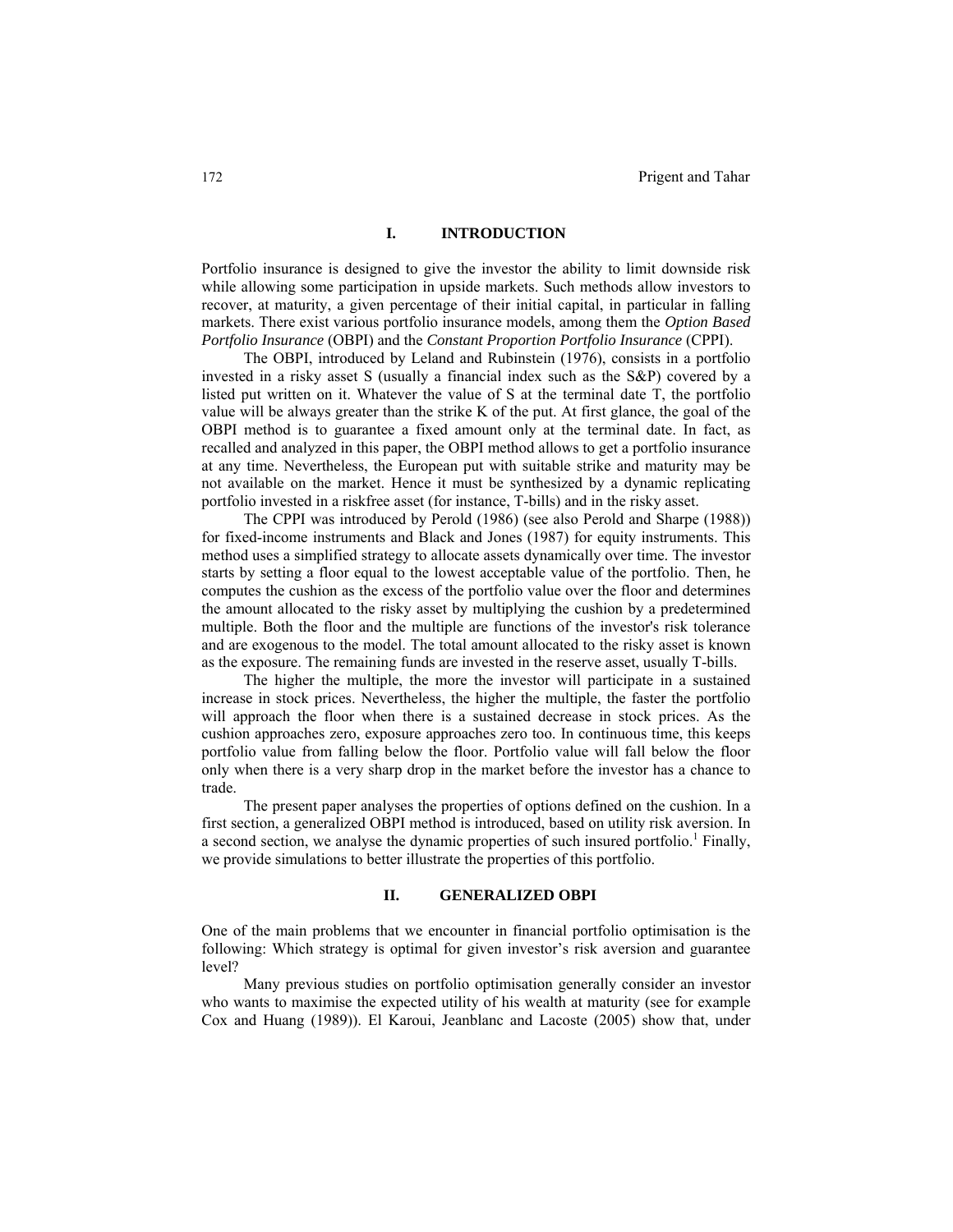market completeness and for various utility functions, the payoff of the optimal portfolio looks like an option on a power of the underlying asset<sup>2</sup>. Prigent (2004) (see also Bertrand, Lesne and Prigent (2001)) provides a generalization of this result by introducing more general guarantee constraints.

Recall the main results. The financial market is assumed to be arbitrage free, complete, and without friction. Asset prices are supposed to follow diffusion processes. We assume also that there exists a riskless asset, denoted by B with an instantaneous rate r.

The portfolio value  $(V_t)_t$  is self-financing and the process  $(V_t e^{r(T-t)})_t$  is a Qmartingale, where Q is the risk-neutral probability and the information  $F_t$  at time t is generated by the observation of asset prices up to time t.

Denote by  $\eta_t = E \left[ \frac{dQ}{dP} | F_t \right]$  $\eta_t = E \left[ \frac{dQ}{dP} | F_t \right]$  the Radon-Nikodym derivative of the probability Q

with respect to the historical probability P. By absence of arbitrage, the initial budget constraint is:

$$
V_0 = E_Q[V_T e^{-rT}] = E_P[V_t M_T]
$$
 (1)

where  $M_T = \eta_T e^{-rT}$ .

The investor maximises his expected utility defined on his terminal wealth, under the historical probability. As usual, the utility function U is supposed to be increasing and twice continuously differentiable.

## **A. Case Without Guarantee Constraint**

Following Carr and Madan (2001), we have to search the optimal payoff  $h^*(S_T)$  of the portfolio at maturity. Therefore, the portfolio optimisation problem is:

$$
MaxE_P[(h(S_T))] under V_0 = e^{-rT}E_Q[h(S_T)]
$$
 (2)

This problem can be solved by using the Lagrange method. Denote by L the Lagrangian:

$$
L = \int_{0}^{\infty} U[h(s)]f_p ds - \lambda \left[ \int_{0}^{\infty} h(s)e^{-rT}f_Q ds - V_0 \right]
$$
 (3)

where  $f_P$  and  $f_Q$  denote respectively the densities of the distribution of  $S_T$  with respect to the probabilities P and Q.

The first order condition, which is necessary and sufficient, is:

$$
U'(h^*) = \lambda g \tag{4}
$$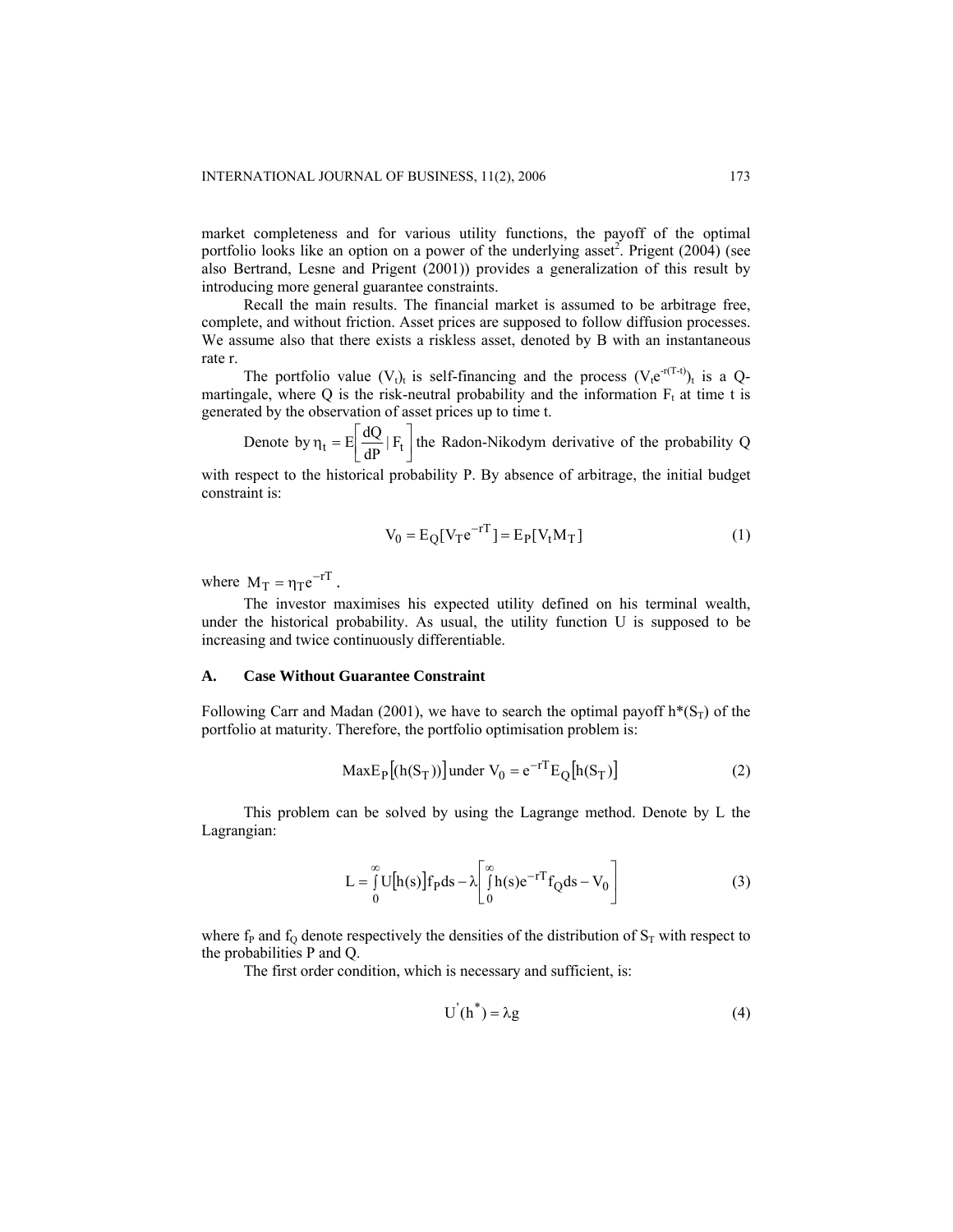where  $\lambda$  is the Lagrange multiplier and g is the density of the Radon-Nikodym derivative of the risk-neutral probability with respect to the historical one.

Assuming that U' is invertible and denoting by J its inverse, we deduce:

$$
h^* = J(\lambda g) \tag{5}
$$

Thus, the optimal payoff depends on the risk aversion (through J) and also on the difference between P and Q (through g).

*Examine the following basic example:* the utility function is assumed to be of CRRA type:

$$
U(x) = \frac{x^{\alpha}}{\alpha}, \quad 0 < \alpha < 1
$$
  
\n
$$
J(x) = (U^{'})^{-1}(x) = x^{\frac{1}{\alpha - 1}}
$$
\n(6)

The stock price is assumed to follow a geometric Brownian motion. However, the problem is static: the investor trades only at initial time t=0.

Under the previous assumptions, it can be deduced that:

$$
h^*(s) = \frac{V_0 e^{rT}}{\int_{0}^{\infty} g(s)^{\alpha - 1} f_P(s) ds}
$$
 (7)

where  $f_P$  is the density of the Lognormal distribution of the stock price  $S_T$ . Recall that for the Black and Scholes model, g(s) is given by:

$$
g(s) = \psi s^{-k} \tag{8}
$$

with:

$$
\theta = \frac{\mu - r}{\sigma}, \quad A = -\frac{1}{2}\theta^2 T + \frac{\theta}{\sigma}(\mu - \frac{1}{2}\sigma^2)T, \quad k = \frac{\theta}{\sigma} \text{ and } \psi = e^A S_0^k \tag{9}
$$

Therefore,  $h^*(s)$  is given by:

$$
h^*(s) = ds^m \tag{10}
$$

with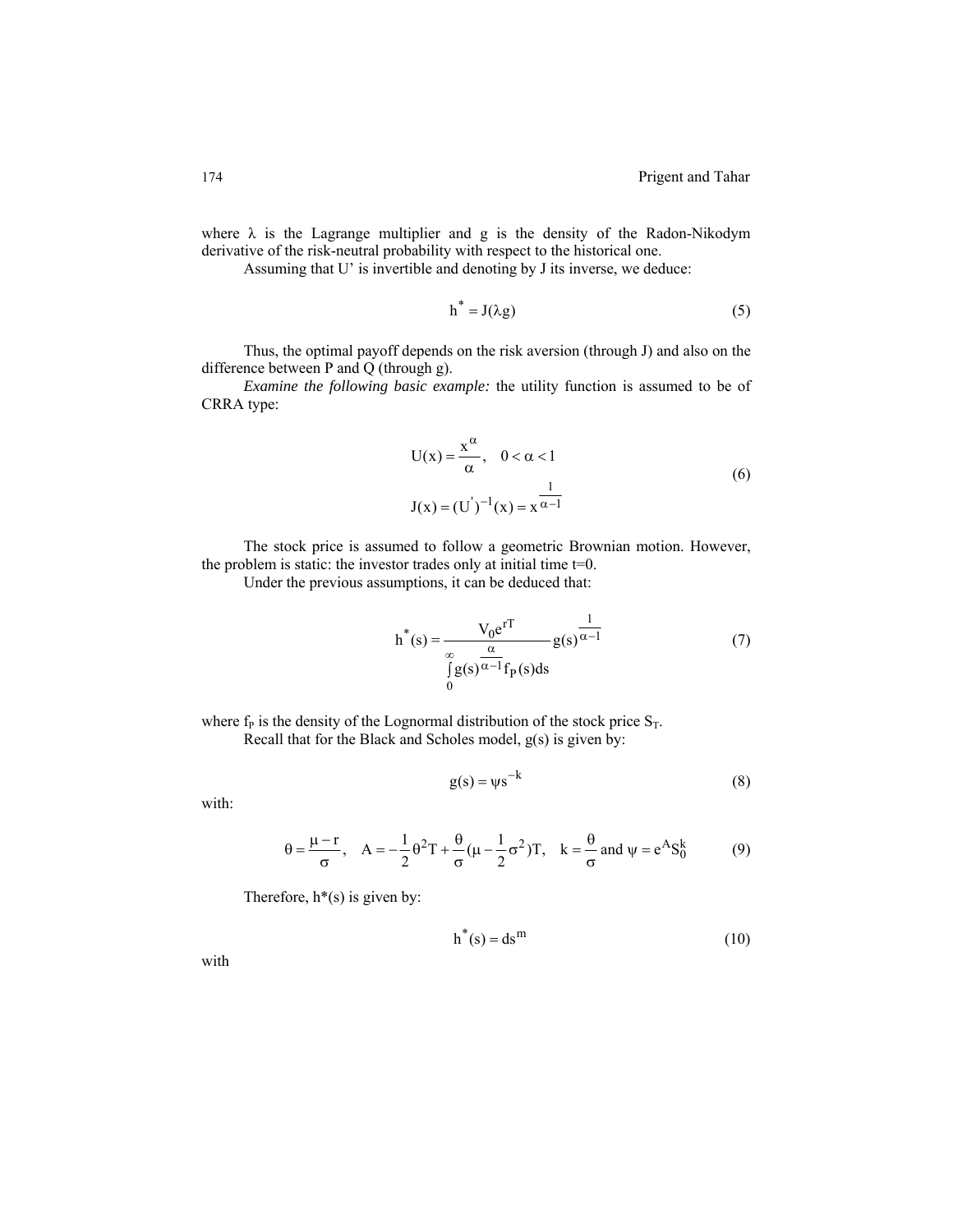$$
d = \frac{V_0 e^{rT}}{\int_{0}^{\infty} g(s)^{\frac{\alpha}{\alpha - 1}} f_P(s) ds} \psi^{\frac{1}{\alpha - 1}} > 0 \text{ and } m = \frac{k}{1 - \alpha}
$$
 (11)

Thus,  $h^*(s)$  is an increasing function of the value s of the stock price at maturity. It is from depends only on the inverse of the relative risk aversion 1-α and the parameter k that looks like a Sharpe ratio. Figure 1 shows how the optimal payoff h\* depends on the instantaneous return  $\mu$  of the stock price.



# **B. Case with Guarantee Constraint**

Following Bertrand, Lesne and Prigent (2001) and Prigent (2004), we have to search the optimal payoff h<sup>\*\*</sup>(S<sub>T</sub>) of the portfolio at maturity such that h<sup>\*\*</sup>(S<sub>T</sub>) > h<sub>c</sub>(S<sub>T</sub>) where  $h_c(S_T)$  is a given constraint guarantee at maturity. For example, if  $h_c(S_T)$  is linear:  $h_c(S_T)$  $=a S_T +b$ ,

Therefore, the portfolio optimisation problem is:

$$
MaxE_{P}[U(h(S_{T}))] \text{ under } V_{0} = e^{-rT} E_{Q}[h(S_{T})] \text{ and } h^{**}(S_{T}) > h_{c}(S_{T}) \qquad (12)
$$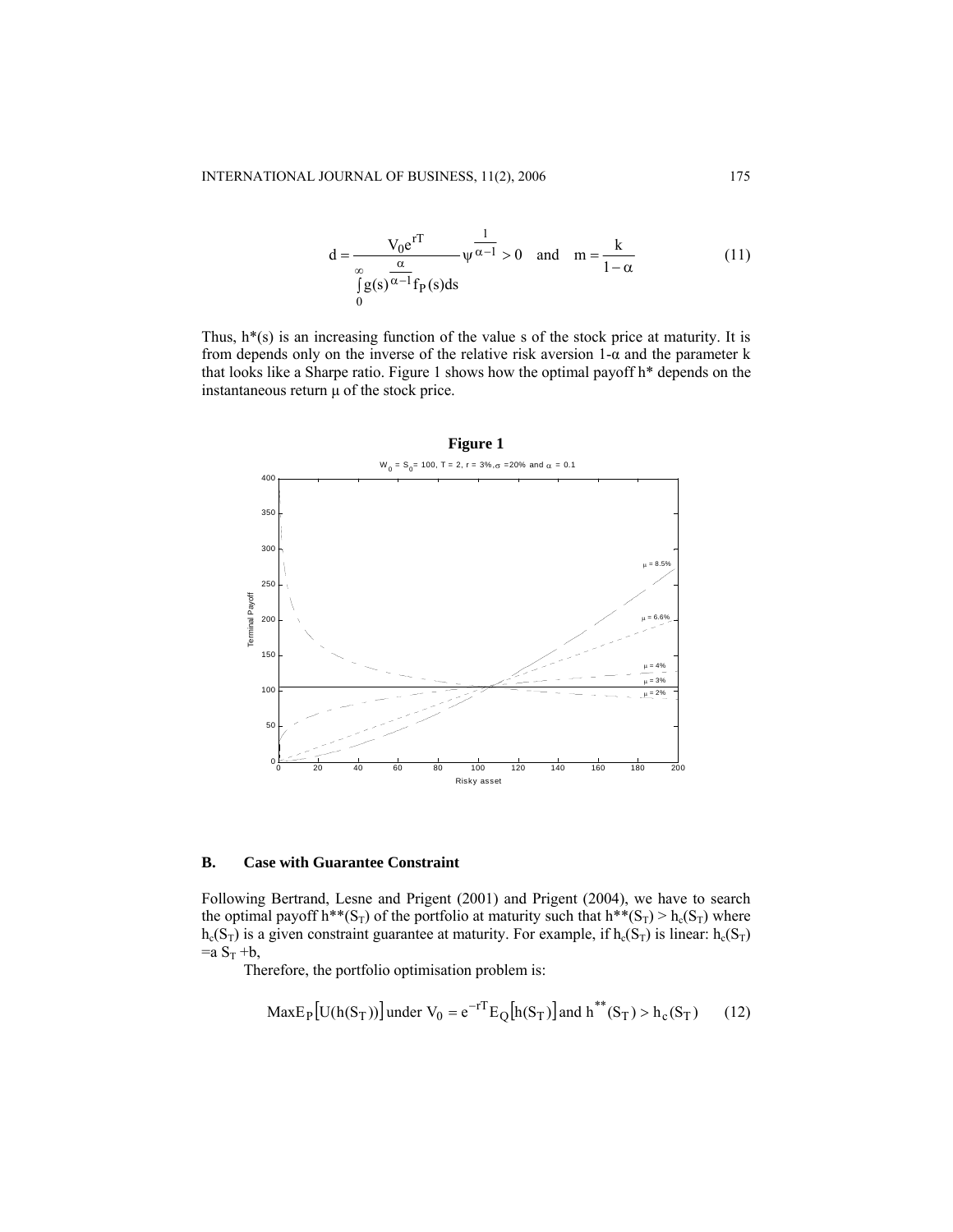This problem can be solved by using a generalization of Kuhn-Tucker theorem to infinite dimensional space. Then, we obtain (see Prigent (2004) for example):

$$
h^{**}(S_T) = Max(h^*(S_T), h_c(S_T))
$$
\n(13)

where  $h^*(S_T)$  is an optimal solution for a non constrained portfolio with an initial value smaller than  $V_0$ .

Thus, the optimal payoff depends now on the risk aversion (through J), on the difference between P and Q (through g) and also from the guarantee constraint  $h_c$ .

**Remark 1:** The optimal solution h<sup>\*\*</sup> can be written also as:

$$
h^{**}=h_c+Max(h^*-h_c,0)
$$
 (14)

Therefore, h\*\* can be considered as a combination of a European Call with strike  $h_c^3$  and of the guarantee  $h_c$  itself.

#### **III. DYNAMIC PROPERTIES**

Consider the case of Geometric Brownian motion (see previous basic example). As we have seen, the optimal solution without constraint has the following form:

$$
h^*(S_T) = dS_T^m \tag{15}
$$

In that case, the Call component Max  $(h<sup>*</sup>-h<sub>c</sub>,0)$  looks like:

$$
Max(h^*(S_T) - h_c(S_T), 0) = Max(dS_T^m - h_c(S_T), 0)
$$
\n(16)

If the guarantee constraint  $h_c$  is constant then we get a Power option: here, a Call on the power,  $S_T^m$ .

Otherwise, we get polynomial options if for example  $h_c$  is linear; Note that we can also consider convex constraint such as  $h_c(S_T) = aMax(S_T - c, 0) + b$  if for example we search for a fixed guarantee b and a fixed percentage a of the underlying  $S_T$  if this one is higher than the amount c.

In order to compare the portfolio h\*\* with payoffs of standard portfolio insurance methods, we suppose in what follows that the constraint  $h_c$  is a constant denoted by K.

Recall that for the standard OBPI method, the payoff is given by:

$$
K + \text{Max}(S_T - K, 0) \tag{17}
$$

and, for the standard CPPI method, the payoff is given by  $K + d'S_T^{m'}$ .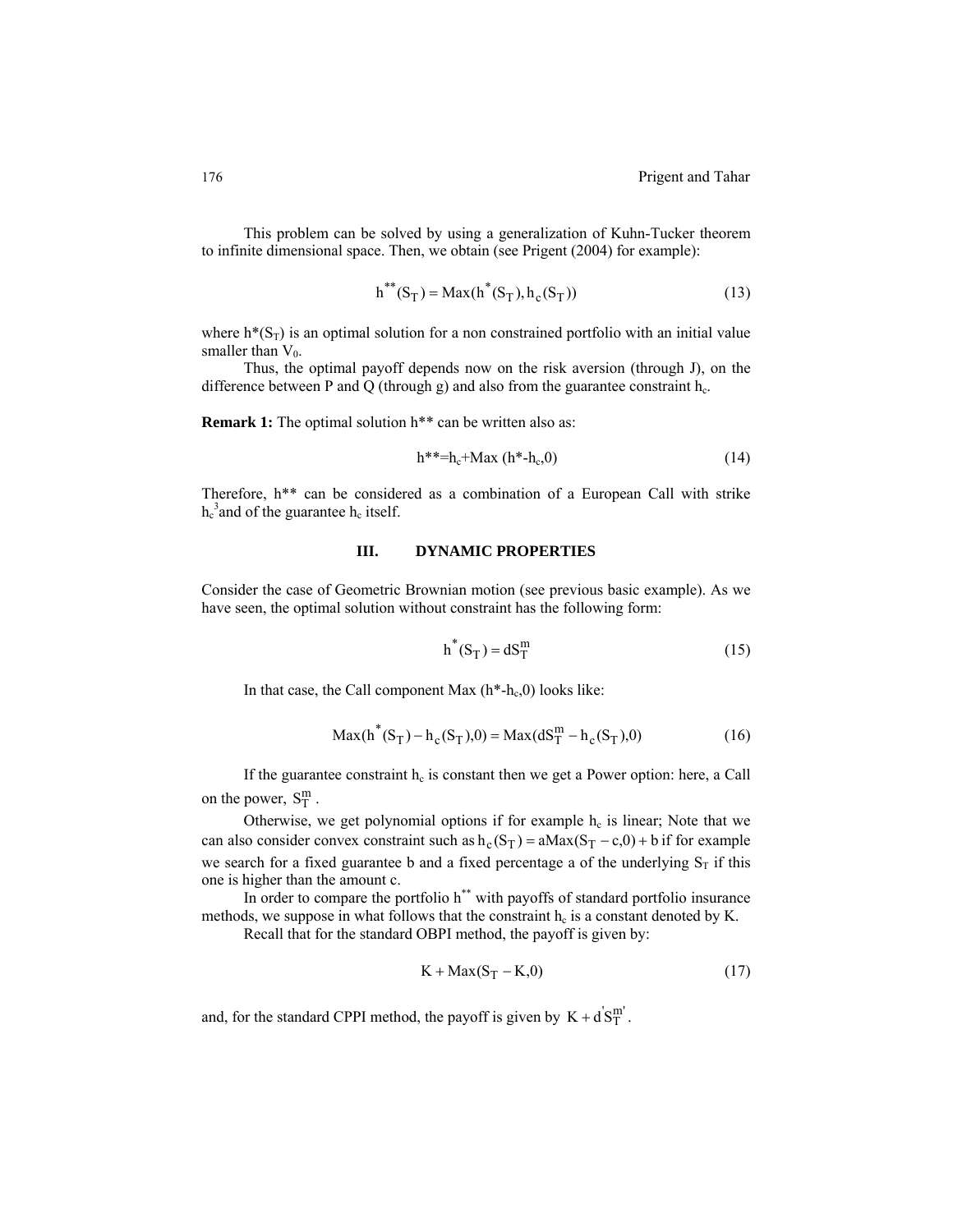Finally, the payoff h\*\* is given here by:

$$
K + \text{Max}(dS_T^m - K, 0) \tag{18}
$$

Therefore, these three portfolios offer the same guarantee at maturity. For a given initial investment  $V_0$ , K is determined from the relation

$$
Ke^{-rT} + Call(K, T) = V_0
$$
 (19)

where Call(K,T) is the value at time 0 of the European Call  $Max(S_T - K,0)$  (for instance, evaluated by the Black and Scholes's formula).

Then, the parameters  $d_2$  m, d' and m' are such that the initial values of both the CPPI payoff and the payoff h<sup>\*\*</sup> have the same price  $V_0$  as the OBPI payoff. Note that, if we impose the equality of the return expectations, then all these parameters are entirely  $determined<sup>4</sup>$ .

Notations:

$$
S_0 = dS_0^m e^{\frac{1}{2}m(m-1)\sigma^2 T} \text{ and}
$$
  

$$
d_1 = \frac{\text{Log}\left[\frac{S_0'}{K}\right] + [\text{mr} + \frac{1}{2}m^2\sigma^2]T}{m\sigma\sqrt{T}}, d_2' = d_1 - m\sigma\sqrt{T}
$$
 (20)

where  $N(.)$  is the cumulative distribution function of the Normalized Gaussian distribution and N'(.) is its density function.

We illustrate in Figure 2 the optimal portfolio payoff  $h^{**}$ .

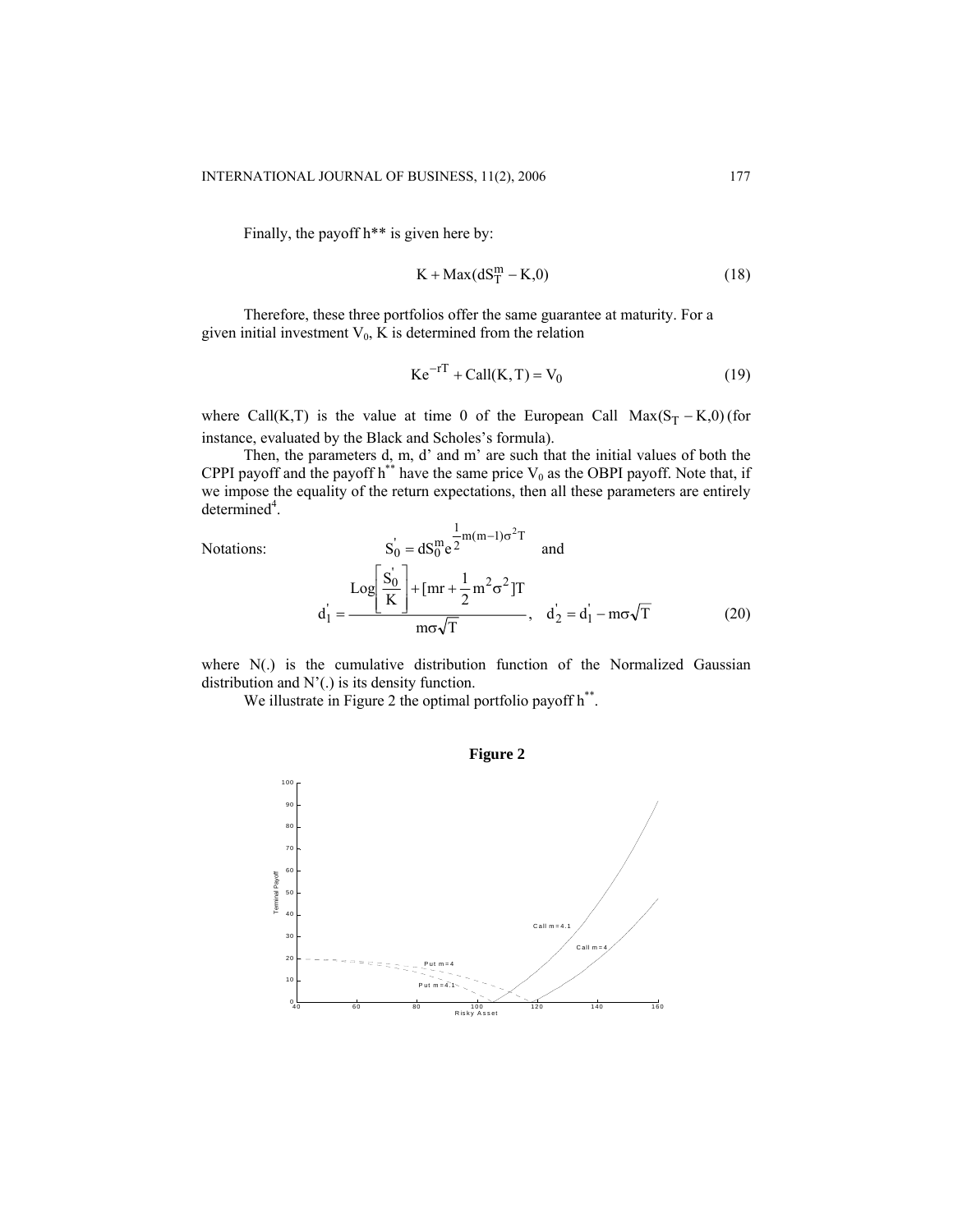We examine now the "greeks" of the insured portfolio h\*\*. First we determine the **Delta**:

$$
\Delta = \frac{\partial V_0}{\partial S_0} = \frac{m}{S_0} N(d_0) S_0' e^{(m-1)rT}
$$
\n(21)

The Delta is an increasing function of the underlying asset  $S_T$ . The higher the power m, the more convex its curve. There exists also an inflection point from what the curve is almost linear.

We determine the Delta's derivative (which is usually a measure of the impact of transaction costs). It is the **Gamma** with value equal to

$$
\Gamma = \frac{\partial^2 V_0}{\partial S_0^2} = \alpha m S_0^{m-2} e^{(m-1)(r + \frac{1}{2}m\sigma^2)T} \left[ \frac{N'(d_1)}{\sigma\sqrt{T}} + (m-1)N(d_1) \right]
$$
(22)

The Gamma is increasing for small values of  $S_T$ . Then it decreases. For high values of  $S_T$ , it looks like an affine curve the slope of which is an increasing function of the power m.



## **Figure 3**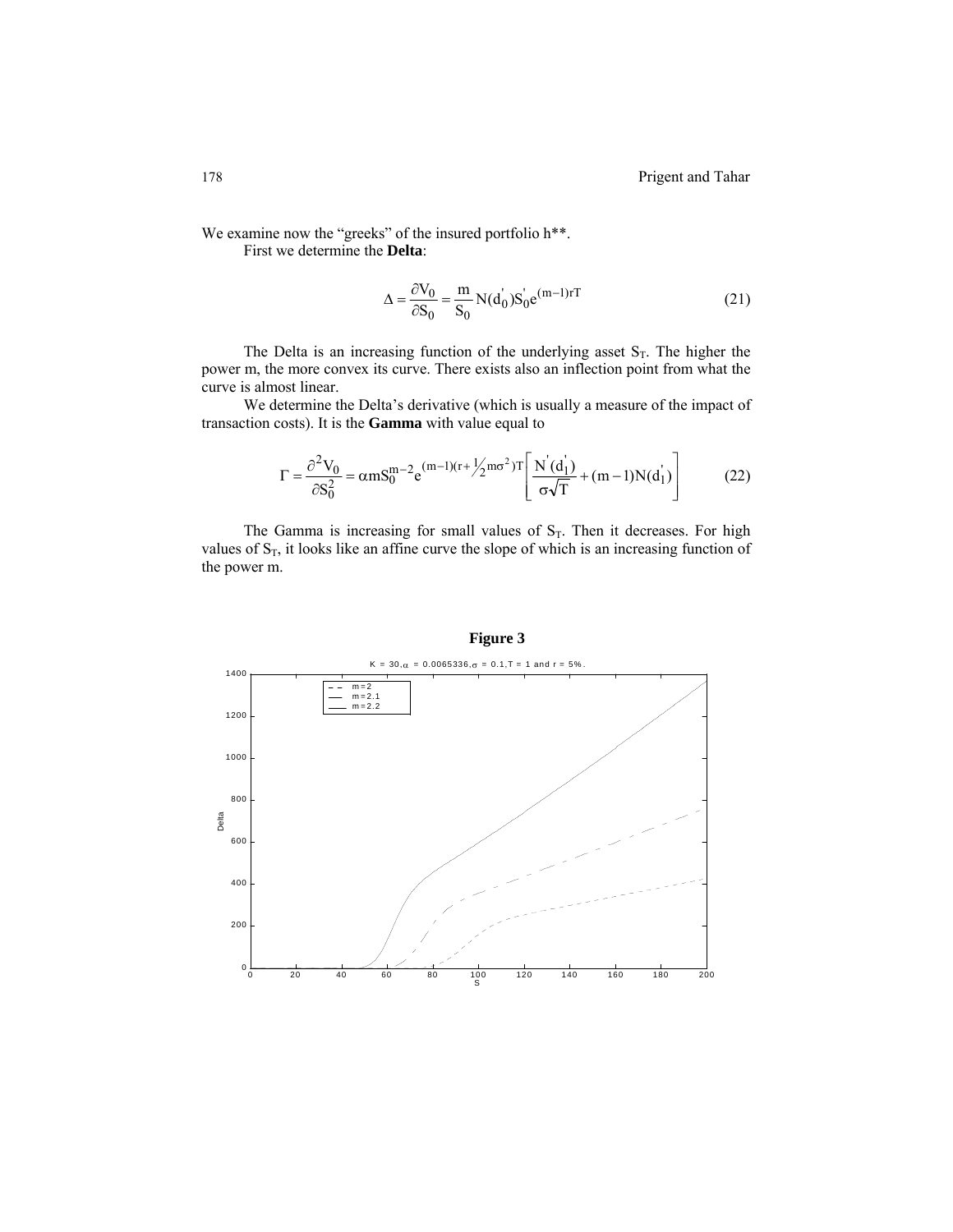

We analyze now the influence of the volatility: the **Vega.** We get the following formula:

$$
Vega = \frac{\partial V_0}{\partial \sigma} = \alpha S_0^m e^{\frac{1}{2} \sigma^2 (m-1)mT} \left[ \sqrt{T} m e^{(m-1)rT} N'(d_1) \right]
$$
(23)

The vega is always positive. It is also increasing for small values of  $S_T$  and then it decreases. We can se also that its maximum value is increasing with the power m. Finally, we examine the influence of the power m itself.

## **Sensitivity to the power m:**

$$
\frac{\partial V_0}{\partial m} = Te^{(m-1)rT} \left[ rBS + rKe^{-mrT} N(d_2) + \frac{\sigma S_0 N'(d_1)}{\sqrt{T}} \right]
$$
(24)

where BS is the Black-Scholes price of the Call  $C(S_0^{\prime}, K, mr, m\sigma)$ . For fixed parameter d, the portfolio value is increasing with respect to the power m. Then it decreases. For high values of  $S_T$ , its slope is increasing with m.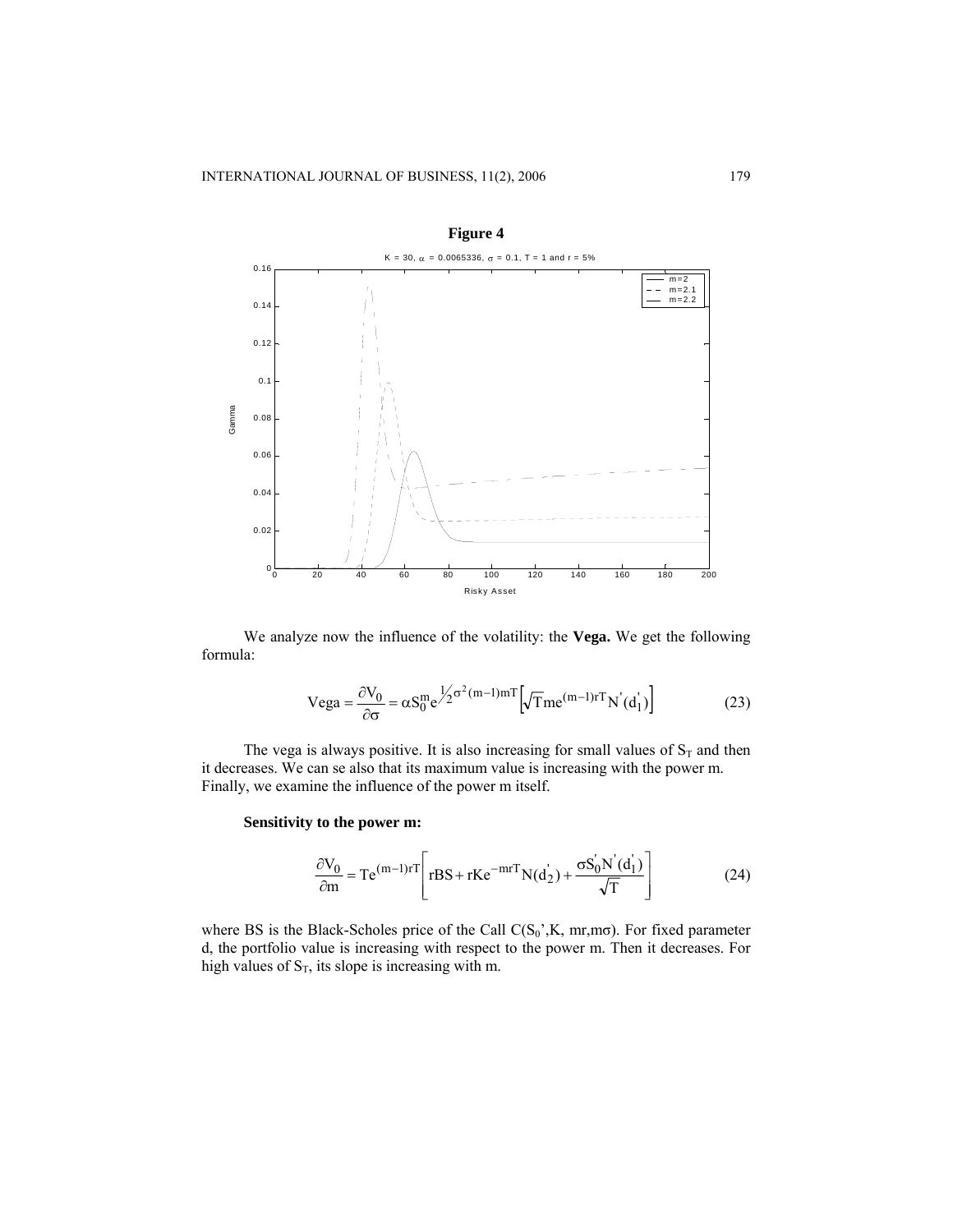

**Figure 6**

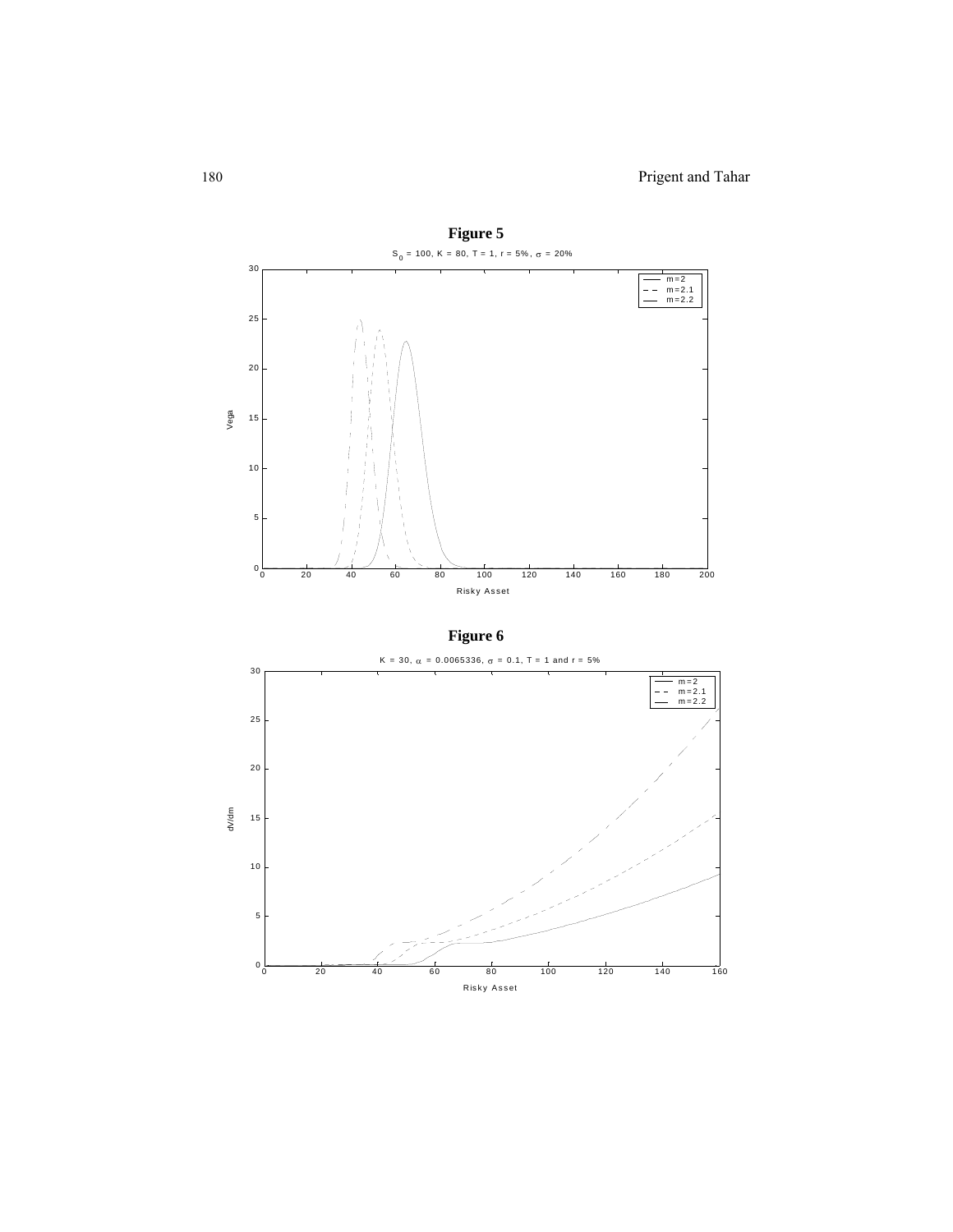The following figure illustrates these sensitivities in a 3-dimensional space when both maturity and underlying values  $S_T$  vary.



**IV. SIMULATIONS**

We examine here the optimal portfolio payoff h<sup>\*\*</sup> of an investor with a given risk aversion and a fixed guarantee at maturity. For example, if he has a high-risk aversion and if he wants to avoid a 10% loss in his investment then the optimal payoff  $h^{**}$  is concave as shown in Figure 8. Figure 9 provides examples of trajectories when using Power Call options and standard OBPI method. Three trajectories of S and three values of m are considered.

We note that the guarantee level depends much on the value of m. This result is rather intuitive since, in order to get a payoff with high convexity, the investor must accept to support higher losses when the underlying value  $S_T$  is low. Recall that the OBPI payoff corresponds to m=1 ("linear"case).

The first column indicates the trajectory of the Power Call option when the optimal payoff h\*\* is concave  $(m=0.6<1)$ . When the financial market is bearish, the portfolio value reaches quickly the floor but remains above the OBPI payoff. When the market is bullish, the convavity of the payoff implies that the portfolio value is smaller than the OBPI's one.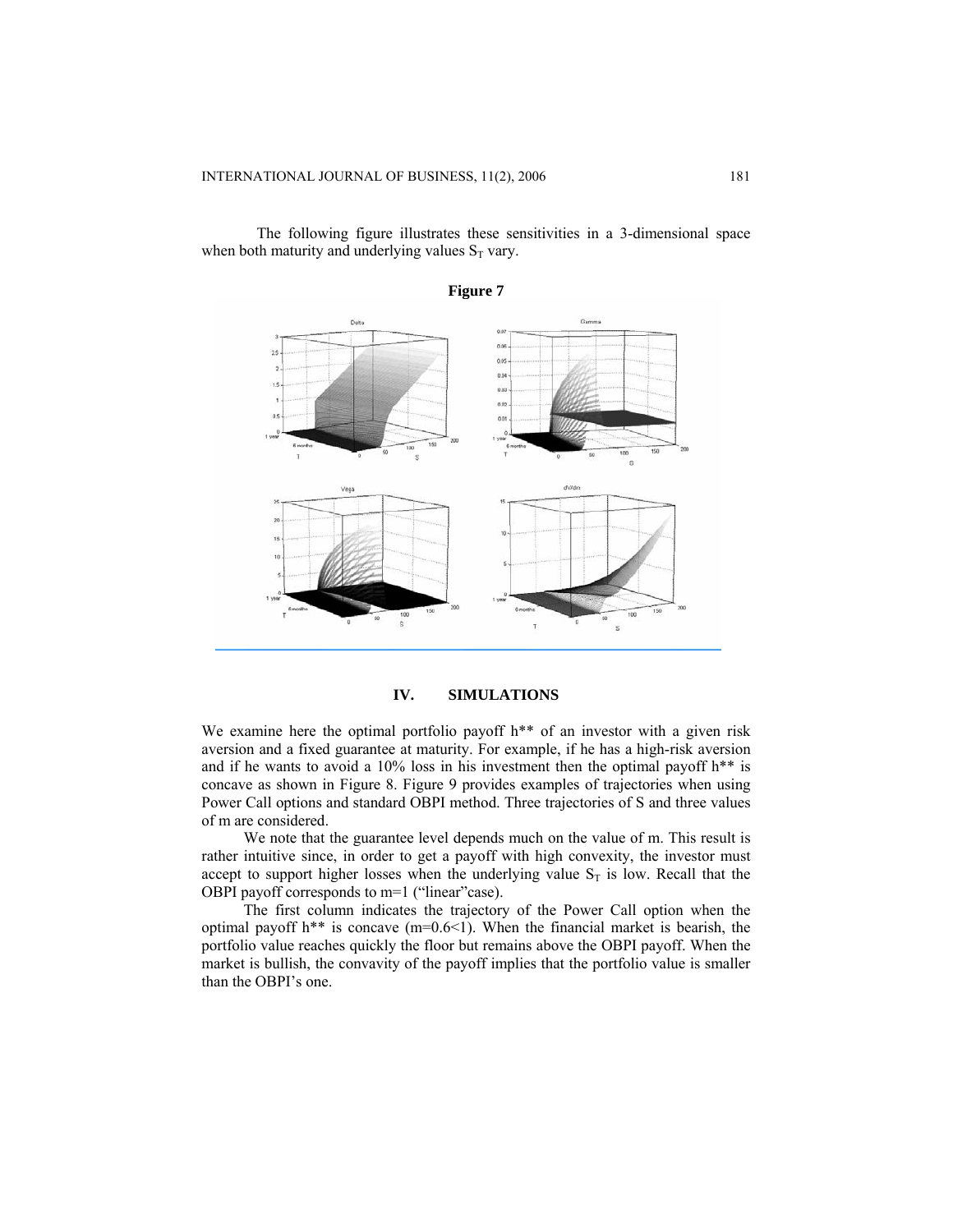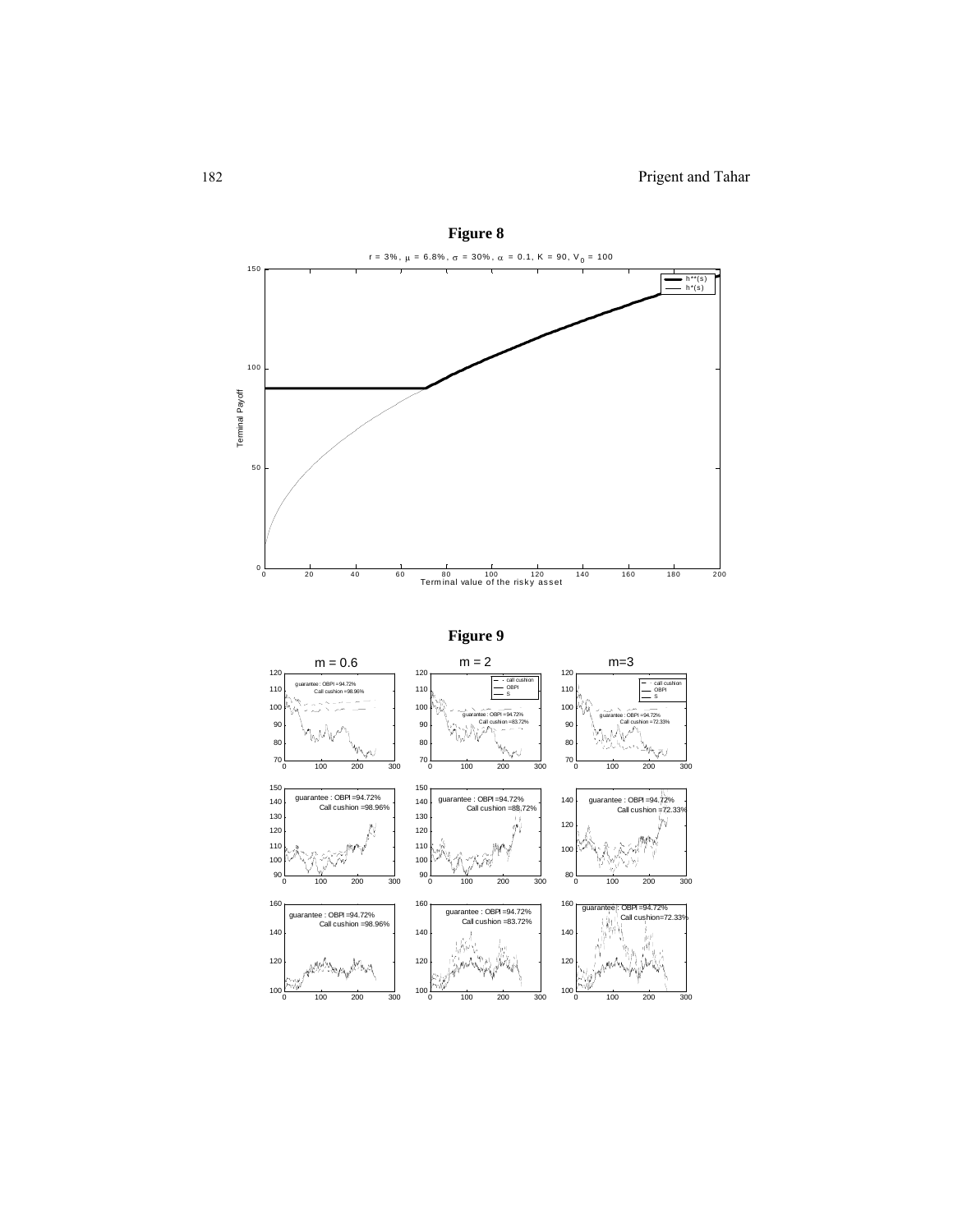The second column examines an intermediate case with a convex payoff h\*\*. Contrary to the previous case, the underlying variations are growing with underlying variations. The guarantee level is also smaller.

The third column exhibits the smallest guarantee and trajectories with high volatilities.

Table 1 provides the first fourth expectations and the guarantee levels. As it can be seen, the four expectations are increasing with respect to m contrary to the guarantee level.

**Table 1**

| $V_0 = 100$          | Guarantee level | $E[V_T]$ | $\sigma$ [ $V_T$ ] | <b>Skewness</b> | Kurtosis |
|----------------------|-----------------|----------|--------------------|-----------------|----------|
| $m=0.6$ (concave)    | 98.96%          | 103.14   | 5.73               | 1.33            | 5.05     |
| $m=1$ (linear :OBPI) | 94.72%          | 103.71   | 9.93               | 1.43            | 5.60     |
| $m=2$ (convex)       | 83.72%          | 104.88   | 22.06              | 1.60            | 6.17     |
| $m=3$                | 72.33%          | 106.31   | 36.52              | 1.98            | 8.82     |
| $m=4$                | 60.86%          | 108.06   | 55.07              | 2.61            | 14.02    |

Figure 10 illustrates the cumulative and density distribution functions of Power Call options.



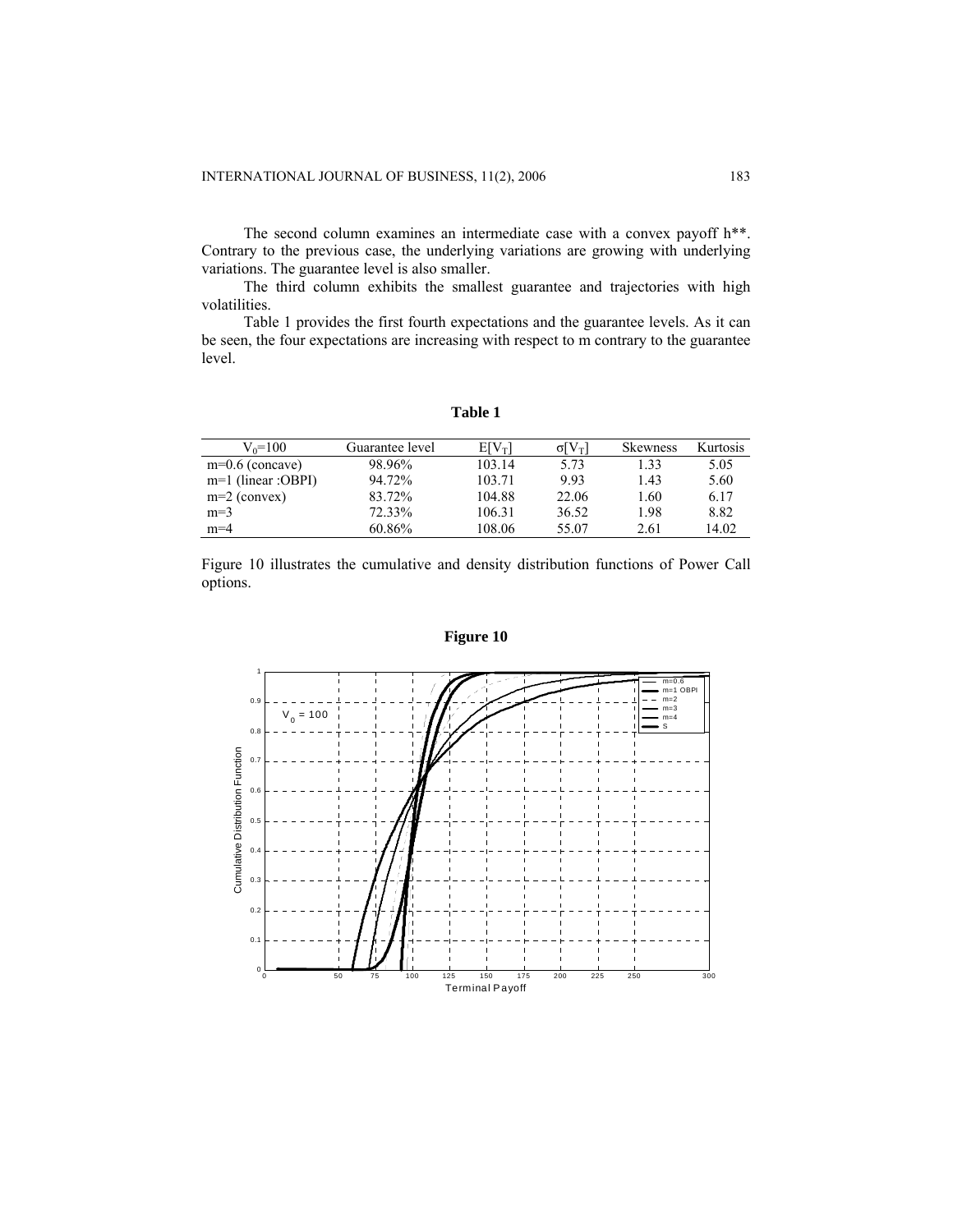All the cumulative distributions functions intersect which prove that no strategy dominates at the first order another one. We still observe that higher the potential gain, smaller the guarantee.

## **V. CONCLUSION**

We have analysed special kind of option corresponding to the solution of a portfolio optimization problem in which an additional guarantee constraint must be satisfied at maturity. We have compared this strategy with the standard OBPI method and illustrated more precisely the influence of risk aversion on the insured portfolio. Further extensions may introduce for example a stochastic volatility as in Bertrand and Prigent (2003).

#### **ENDNOTES**

- 1. See Tahar (2005) for more details about proofs of formula.
- 2. See also Jensen and Sorensen (2001).
- 3. The guarantee constraint h<sub>c</sub> may be stochastic: for example if  $h_c(S_T)=aS_T+b$ .
- 4. As shown in Prigent (2001) and Bertrand and Prigent (2002), if there are jumps in the asset price dynamics, then the multiple m must not be too high.

#### **REFERENCES**

- Bertrand, P., J.P. Lesne, and J.L. Prigent, 2001 "Gestion de portefeuille avec garantie: l'allocation optimale en actifs dérivés," *Finance*, 22, 7-35.
- Bertrand, P., and J.L. Prigent, 2002, "Portfolio Insurance: the Extreme Value Approach to the CPPI Method," *Finance*, 23, 69-86.
- Bertrand, P., and J.L. Prigent, 2003, "Portfolio Insurance: A Comparison of Standard Methods When the Volatility of the Stock Is Stochastic," *International Journal of Business*, 8(4), 462-472.
- Black, F., and R. Jones, 1987, "Simplifying Portfolio Insurance," *Journal of Portfolio Management*, 48-51.
- Black, F., and R. Rouhani, 1989, "Constant Proportion Portfolio Insurance and the Synthetic Put Option: A Comparison," in *Institutional Investor focus on Investment Management*, edited by Frank J. Fabozzi. Cambridge, Mass.: Ballinger, pp 695- 708.
- Black, F., and A.R. Perold, 1992, "Theory of Constant Proportion Portfolio Insurance," *Journal of Economics, Dynamics and Control*, 16, 403-426.
- Carr, P., and D. Madan, 2001, "Optimal Positioning in Derivative Securities", *Quantitative Finance*, " 1, 19-37.
- Cox, J.C., and C.F. Huang, 1989, "Optimal Consumption and Portfolio Policies when Asset Prices Follow A Diffusion Process," *Journal of Economic Theory*, 49, 33-83.
- El Karoui, N., M. Jeanblanc, and V. Lacoste, 2005, "Optimal Portfolio Management with American Capital Guarantee," *Journal of Economics, Dynamics and Control*, 29, 449-468.